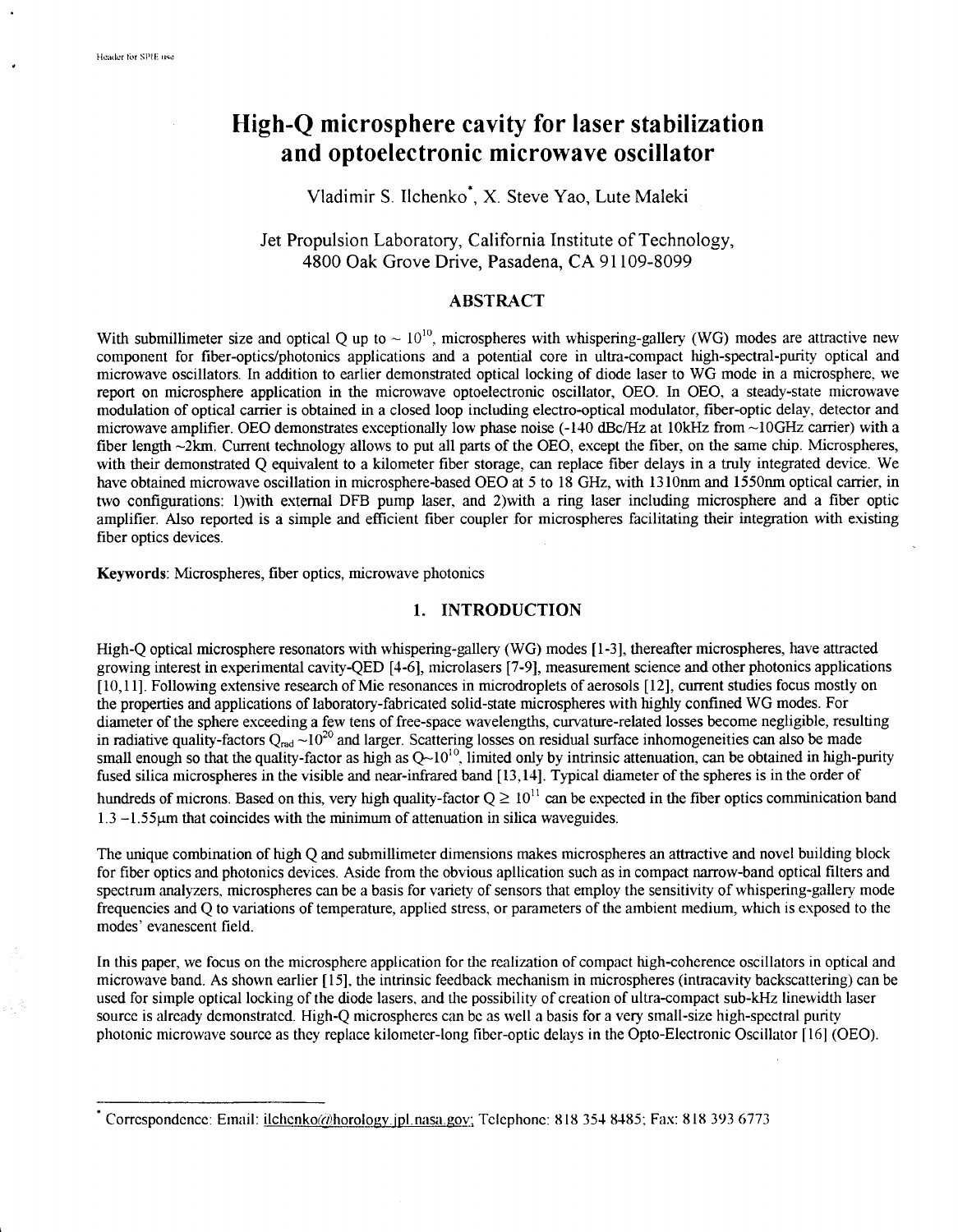#### **2. THE QUALITY-FACTOR AND SPECTRAL PROPERTIES**

High quality-factor is the basis for the interest in most of the suggested applications of microspheres. since it is the panmeter which defines the resolution in the spectroscopy. filtering and sensors, and is capable of lowering the threshold in microlasers and suppression of phase and frequency noises in microsphere-based oscillators. Microspheres as dielectric cavities are compact alternatives to high-finesse Fabry-Perot (FP) optical cavities comprising of two high-reflectivity mirrors. In contrast to FP cavities where the Q scales down proportionally with the decreasing mirror separation. microspheres have their Q ultimately limited by the findamental attenuation in the material. as other mechanisms of dissipation can be eliminated in the spheres of submillimeter size. In FP cavities, even if the separation between ultra-lugh finesse mirrors is small, they have to remain relatively large to prevent the increase of diffraction losses.

**As** earlier reported, quality-factor of WG modes is determined by several loss factors:

$$
Q^{-1} = Q_{rad}^{-1} + Q_{s.s.}^{-1} + Q_{cont}^{-1} + Q_{mat}^{-1}
$$

where  $Q_{rad}^{-1}$  denotes intrinsic radiative losses;  $Q_{s.s.}^{-1}$  - scattering losses on residual surface inhomogeneities;  $Q_{cont}^{-1}$  - losses introduced by surface contaminants, and  $Q_{mat}^{-1}$  - material losses.

 $Q_{rad}^{-1}$  vanishes exponentially with increasing size so that it can be neglected for  $D/\lambda \ge 50$  (*D* is microsphere diameter;  $\lambda$  -wavelength).  $Q_{s,s}^{-1}$  can be dominant for intermediate-size spheres:

$$
Q_{s.s.}=\frac{\lambda^2 D}{2\pi^2 \sigma^2 B}\approx 7.5\times10^9\,\frac{D[\mu m]}{100},
$$

where  $n$  - refraction index;  $\sigma$  and  $B$  - the rms size and correlation length of surface inhomogeneities. This estimate relies on parameters of silica and the reported  $\sigma$  = 0.3nm and *B*=3nm for glass surfaces and indicates that  $Q_{s,s}^{-1}$  <<  $1 \times 10^{-10}$  may be expected only in relatively "large" spheres  $D \ge 100 \mu m$ . In the absence of contaminants, therefore, the Q of "large" spheres may reach the limit defined by material losses  $Q_{mat}^{-1}$ . Optical attenuation in fused silica, investigated intensely in the context of fiber transmission optimization, at 633nm is  $\alpha \ge 7d$ B/km (5dB is bulk Rayleigh scattering and 2dB is absorption). Therefore the principal limit for microsphere  $Q$  at 633nm is

$$
Q_{\textit{mat}} = \frac{2\pi n}{\alpha\lambda} \leq 0.9 \times 10^{10}.
$$

Indeed, in the experiments in the visible and near infrared band, based on the measurement of the ringdown time  $\tau$  of free oscillations,  $Q = (0.6...0.8) \times 10^{10}$  has been obtained in micropsheres of diameter 600 to 800 $\mu$ m [13,14]. (The corresponding ringdown (energy storage) times were from about  $\tau = 3...4$  µs, equivalent to about 0.8km long fiber delay.) It was proved, however, that under conditions of normal atmospheric humidity, the quality-factor of the spheres is subject to deterioration within several-minute scale, down to the value of  $(1...3) \times 10^9$ . The responsible mechanism was identified as adsorption of a monolayer of atmospheric water, so that preservation of the ultimate Q requires manipulation in *dry*  environment, or fast packaging into sealed devices. Larger Q can be expected closer to minimum of attenuation in fused silica  $\alpha$  = 0.2 dB/km;  $Q_{mat}^{-1} \ge 1 \times 10^{11}$  at  $\lambda$ =1.55 $\mu$ m, with corresponding energy storage time  $\tau \sim 0.1$ ms. We are currently conducting experiments to determine whether this high Q can be realized experimentally. The difficulty evidently is that OHrelated optical absorption, responsible for environmental deterioration of microsphere *Q,* has its peaks located near the reported minimum of attenuation in silica. We can also mention here that some of prospective fiber materials, although not ready for fiber drawing, have been predicted to have smaller attenuation than fused silica (sodium-magnesium silicate glass,  $\alpha$  = 0.06dB/km [17]), and may be suitable for microsphere fabrication.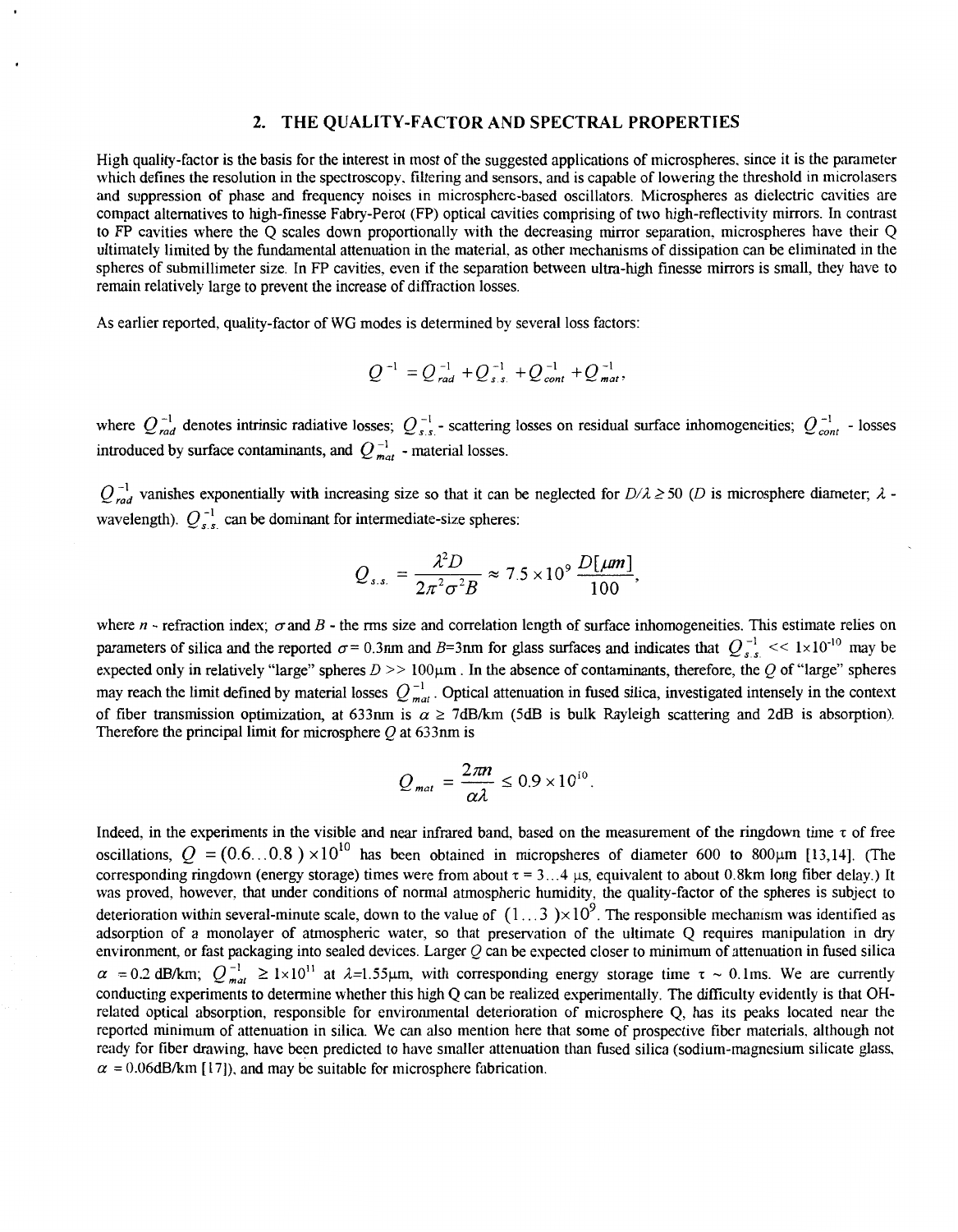It is worth emphasizing here that even easily achievable  $Q=10^8...10^9$  in silica microspheres is many orders of magnitude higher that the quality-factor of present-day planar microfabricated cavities (rings and disks) [18], which offers a new domain of opportunities for the creation of ultra-compact filters. sensors and high-coherence oscillators.

The spectrum of WG modes in microspheres is significantly more complicated compared to that of FP cavities and singlemode waveguide rings. In ideal spheres, as known from early analyses [19], the spectrum can be described by  $TE(TM)_{lm}$ modes.  $m = \pm 1$ , ..., 0, which are degenerate with respect to the index *m* and form several superimposed quasi-equidistant grids defined by successive integer numbers of wavelengths packed along the circumference of the sphere  $mD \approx l\lambda$ . Here *D* is the diameter of the sphere; *n* is the refraction index of the material, and  $\lambda$  is the free-space wavelength. The "fundamental" free spectral range, associated with successive *l.* is  $FSR=0.2$ . **1THz for**  $D = 100-500 \text{µm}$  . Index *q* accounts for the number of mode field variations along the radial extent of the mode. Index *m* defines the number of mode field maxima in "meridional" direction, which is equal to |l-m|+1. The term "whispering-gallery" modes is normally referred to those confined near the surface  $a\sim 1$ , in a narrow band surrounding the sphere "equator"  $(l-m) \ll l$ .

The real cavities are slightly elliptical, and the ellipticity lifts the degeneracy versus  $m$  index. Each of the TE(TM)<sub>lma</sub> resonances with given *l, q* is split into  $l+1$ , corresponding to individual  $|m|$  and separated by "small" *FSR*  $\approx$  ( $c/\pi Dn/(m\epsilon^2/l)$ ; where  $\varepsilon$  is the eccentricity of the cavity [20]. The value of small FSR in laboratory made microspheres (formed by fusion of silica fiber preforms) is typically between 1 and 10GHz; for a  $\epsilon^2 \sim (1...3) \times 10^{-2}$ , and  $D = 100-500 \mu m$ 

Despite the fact that one might expect a huge number of modes observable in the microsphere spectra, spacial selection provided by mode-matched coupling allows to excite a limited number of modes with selected *q, f* and polarization, near a given wavelength *[2* 11.



Probe laser detuning

Fig. **1. A** whispering-gallery mode spectrum of a fused silica microsphere and its modification upon PZT-assisted axial compression (mechanical tuning) [22]. Diameter 160 $\mu$ m, eccentricity  $\varepsilon^2 \sim 2.6 \times 10^{-2}$ , wavelength  $\lambda$ =807nm,  $l \approx 900$ ; "small"  $FSR = 5.3GHz$ . Lower curve is the fringes of low-finesse calibration FP interferometer. Coupling setup addresses the  $TM_{lm}$ modes;  $m \approx l-20$ ; unloaded Q of the tunable sphere  $Q \sim 1 \times 10^8$ .

**A** typical spectrum of fused silica microsphere cavity observed upon frequency scanning of **a** probe laser, and its modification upon mechanical tuning via PZT-assisted axial compression of the sphere *[22]* is given in Fig. **1.** 

Relatively large actual FSR in microspheres within the microwave band. simplifies mode selection in laser locking application of microspheres, and can act as a direct frequency reference for a microsphere-based optoelectronic microwave oscillator.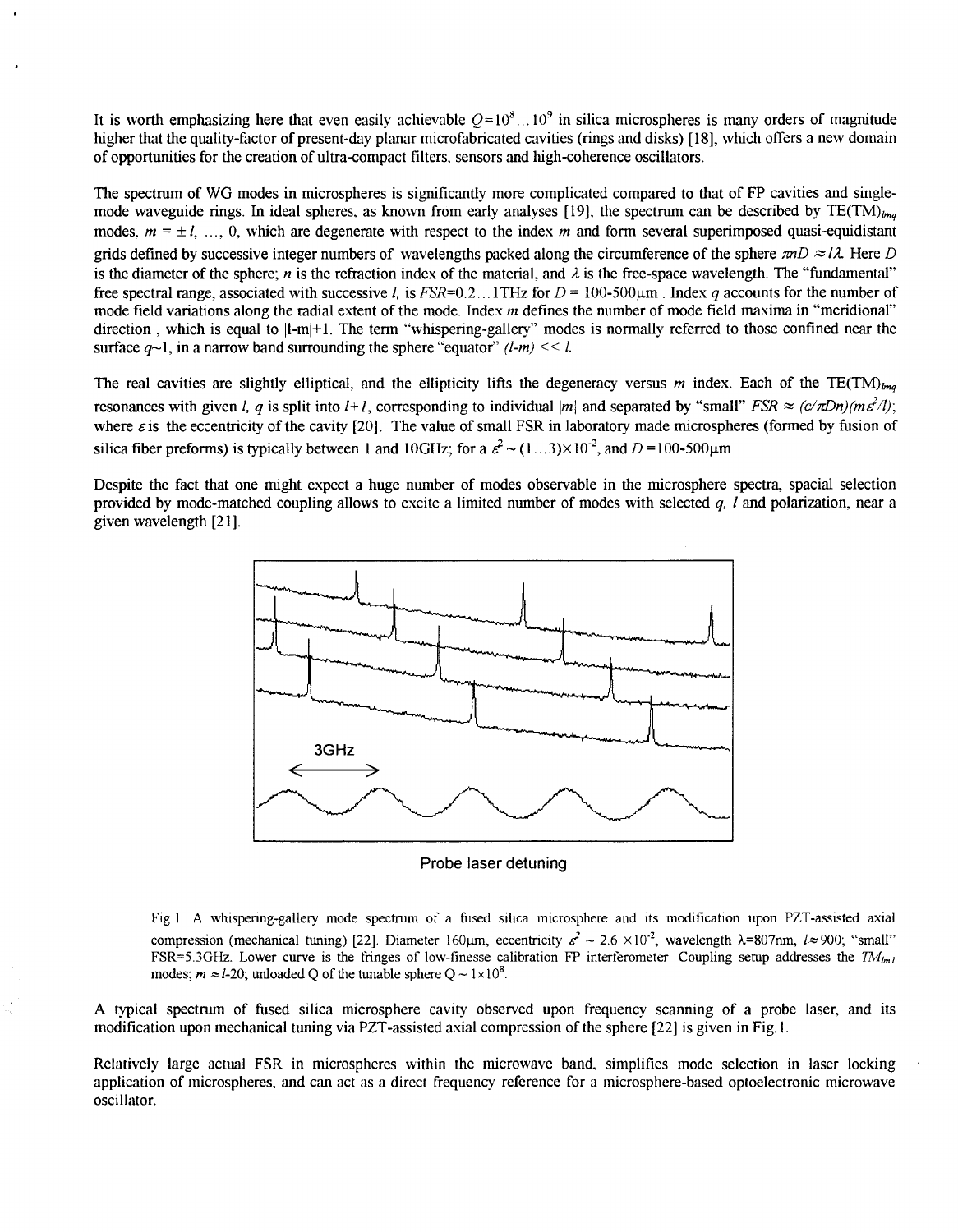### **3. NEAR-FIELD COUPLERS: EFFICIENCY AND OPTIMIZATION. A SIMPLE FIBER-OPTIC COUPLER FOR MICROSPHERES**

**As** already mentioned above. WG modes possess extremely small radiative losses. are confined to the interior of the microsphere and cannot be excited by free-space beams. If no modification (such as grating) is made on the sphere surface. the coupling has to be provided by the appropriate near-field devices. Presently, in addition to the well-known prism coupler with frustrated total internal reflection [1-3,21], demonstrated coupler devices include sidepolished fiber coupler [11,23] and fiber taper [24]. The principle of all these devices is based on providing efficient energy transfer to the circular total-intemalreflection-guided wave in the resonator (representing the WG mode) through the evanescent field of a guided wave or a TIR spot in the coupler. Reasonable coupling efficiency has been demonstrated with three **hpes** of devices (up to few tens of percents of input beam energy absorbed in a mode at resonance). **A** systematic theoretical approach has been recently developed to quantify the performance of coupler devices for WG modes [25]. Efficient coupling maybe expected upon fulfillment of two main conditions: 1)mode matching and 2)sufficient coupling strength to provide the buildup of a WG mode with a given intrinsic losses. The first condition can be expressed as follows:

$$
\Gamma = (T^{\cdot}B^{in}/TB^{in}) \rightarrow 1.
$$

Here  $\Gamma$  is the mode matching coefficient; vector  $\mathcal{T}/\mathcal{T}$  describes the normalized distribution of modes which are excited by the microsphere in the coupler, and  $B^{in}/B^{in}$  describes the modal content of the input wave propagating in the coupler. Both  $TT$ and *B"'/B'"* may contain guided modes of the coupler device, or free-space modes, such as focused Gaussian beams in the prism, and also idle (leaky or cladding) modes in the fiber.

The second condition of efficient coupling is best quantified by introducing the coupling quality-factor  $Q_c$  to account for the additional energy escape from the microsphere mode through the coupler. If the coupling efficiency is characterized by the fractional depth  $K^2$  of the resonance dip in the transmitted intensity observed upon varying the frequency of the exciting wave in the coupler, then it can be expressed in the following way through  $Q_c$  and the intrinsic quality-factor of the mode  $Q_c$ .

$$
K^2 = 4 Q_o Q_o I^2 / (Q_o + Q_o)^2 ;
$$

The resonance width of the observed resonance will be defined by the loaded quality-factor  $Q_L = (Q_o^{-1} + Q_c^{-1})^{-1}$ .

With complete mode matching  $\Gamma$ =1, the critical coupling  $K^2$  = 1 (or 100% absorption of the input wave in resonance) is possible when  $Q_c$  can be made equal or smaller than  $Q_c$ . Near-exponential decay of the evanescent wave makes the coupling losses a function of the gap *d* between the sphere and the coupler. If  $Q_c(0)$  is smaller than  $Q_o$ , one can always decrease the coupling by increasing the gap, to achieve critical coupling at  $Q_c(d) = Q_o$ .



Fig.2. A simple direct fiber coupler for WG modes in microspheres: a)schematic; b)close-up of a silica microsphere (diameter  $470 \mu m$ ) with two angle-polished fiber couplers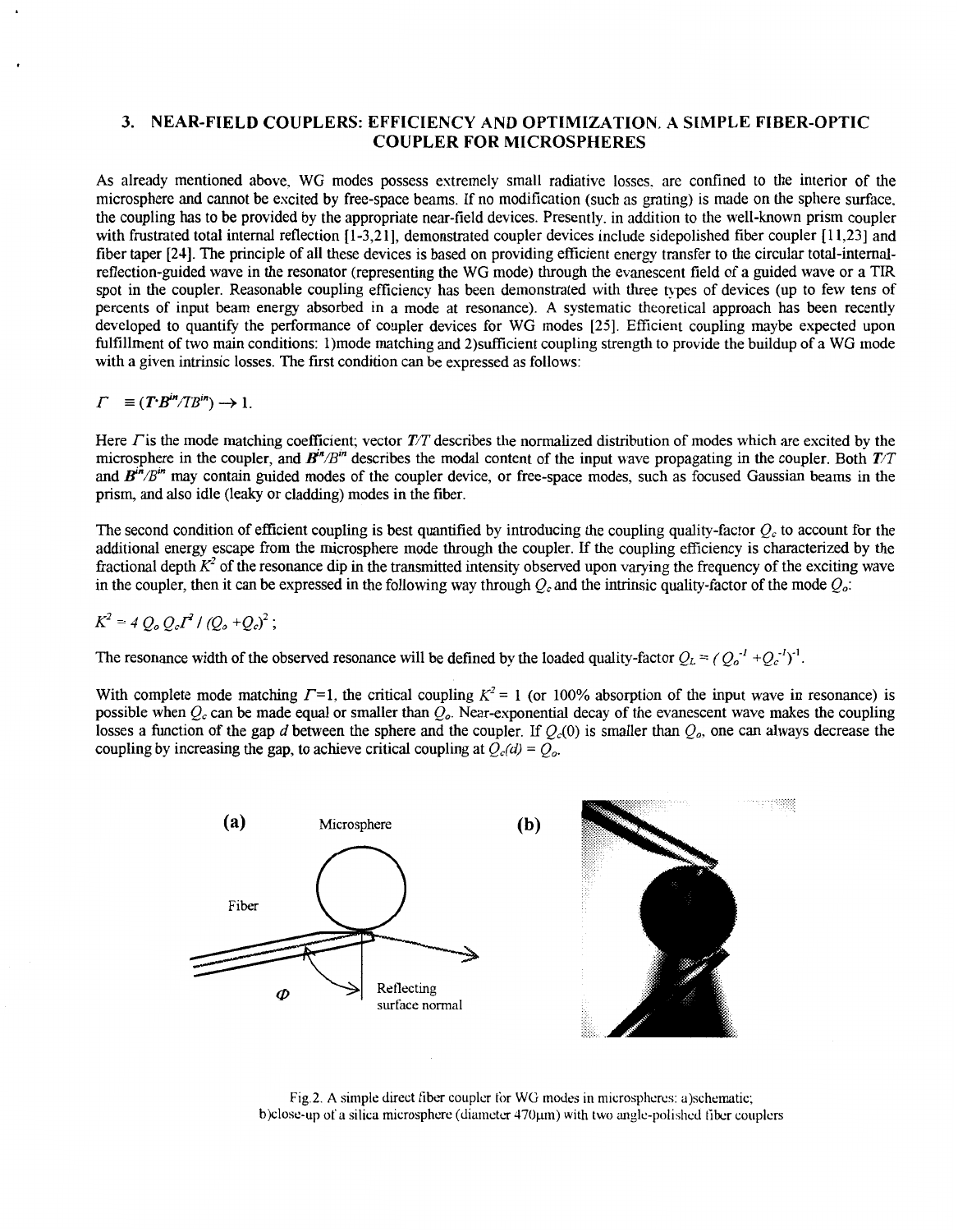Prospects for microsphere applications have suffered from the lack of simple and compact coupler devices compatible with modem fiber-optic hardware. Although proved to be most flexible and versatile, the prism coupler is bulky and requires collimation and focusing optics to work with optical fiber. The previously reported attetnpts to directly couple a microsphere to an optical fiber had limited efficiency due to remaining phase mismatch (side-polished bent fiber coupler [23]). or still considerable size including few-cm core-to-cladding transformers (tapered monomode fiber coupler [24]). Here. we report a new and simple method of direct fiber coupling to high-Q WG modes in microsphere, which in essense is a hybrid of waveguide and prism coupler.

Schematic of the new coupler and a close-up of an actual setup with microsphere and two couplers is shown in Fig.2. The tip of a cleaved single-mode fiber is angle-polished under steep angle. Upon incidence on the angled surface, the light propagating inside the fiber core undergoes total internal reflection and escapes the fiber. With the sphere positioned in the range of the evanescent field from the core area, the configuration provides efficient energy exchange in resonance between the waveguide mode of single-mode fiber and the whispering-gallery mode in the sphere. The angle of the polish is chosen to secure the phase matching requirement:  $\Phi = arcsin(n_{sphere}/n_{fiber})$ . Here  $n_{fiber}$  stands for the effective refraction index to describe the guided wave in the fiber core truncation area, and *nsphere* stands for the effective refraction index to describe azimuthal propagation of WG modes (considered as closed waves undergoing total internal reflection in the sphere). Since the linear dimensions of the angle-cut core area match well the area of evanescent field overlap, the new system is equivalent to a prism coupler with eliminated collimation/focusing optics. The effective refraction index to describe the azimuthal propagation of WG modes near the surface of the sphere can be calculated, for example, on the basis of asympthotic expressions [26] for WG mode frequencies  $\omega_{lq}$ , where  $n_{sphere} = 2cl/D\omega_{lq}$ . ications have suffered from the lack of simple and compact coupler devices compatile.<br>Although proved to be most flexible and versatile, the prism coupler is bulky and a<br>S to work with optical fiber. The previously report lap, the new system to describe the same of asympthent  $\overline{ }$  250



Fig.3. Characterization of the coupling efficiency of angle-polished fiber coupler assembly with fused silica microsphere. The slope of the upper curve is due to variation of the probe **13** 1 Om DFB laser power upon tuning

For the microsphere with diameter D=470mm at the wavelength  $\lambda = 1310$ nm (effective index  $n_{sphere} = 1.426$  for  $TE_{lml}$  modes), and the SMF-28 fiber we used  $(n_{fiber} = 1.4625)$ , the optimal angle was  $\Phi = 77.6^{\circ}$ . Presented in Fig.3 are the experimental results characterizing the performance of the new coupler (unloaded quality-factor of the sphere in this experiment was  $Q_0 = 1.1 \times 10^8$ ). The two curves present 1)the intensity of the wave escaping the input coupler tip and 2)intensity of the light fed through into the output coupler, upon frequency tuning of the probe DFB laser.

**As** seen in Fig.3, efficiency of the new angle-polished fiber coupler (over 60% power insertion in the mode) is comparable to the best previously reported coupler devices (prism and fiber taper). Relativly poor (about 10%) outcoupling efficiency in our first experiment **was** due to insufficient flexibility of the translation stage that provided the coplanar alignment of the two couplers with respect to the symmetry plane of residual non-sphericity of the cavity. It is evident, however, that with improved alignmcnt, efficicncy of thc coupling can be symmetrized. resulting **in** overall -4dB insertion loss in the system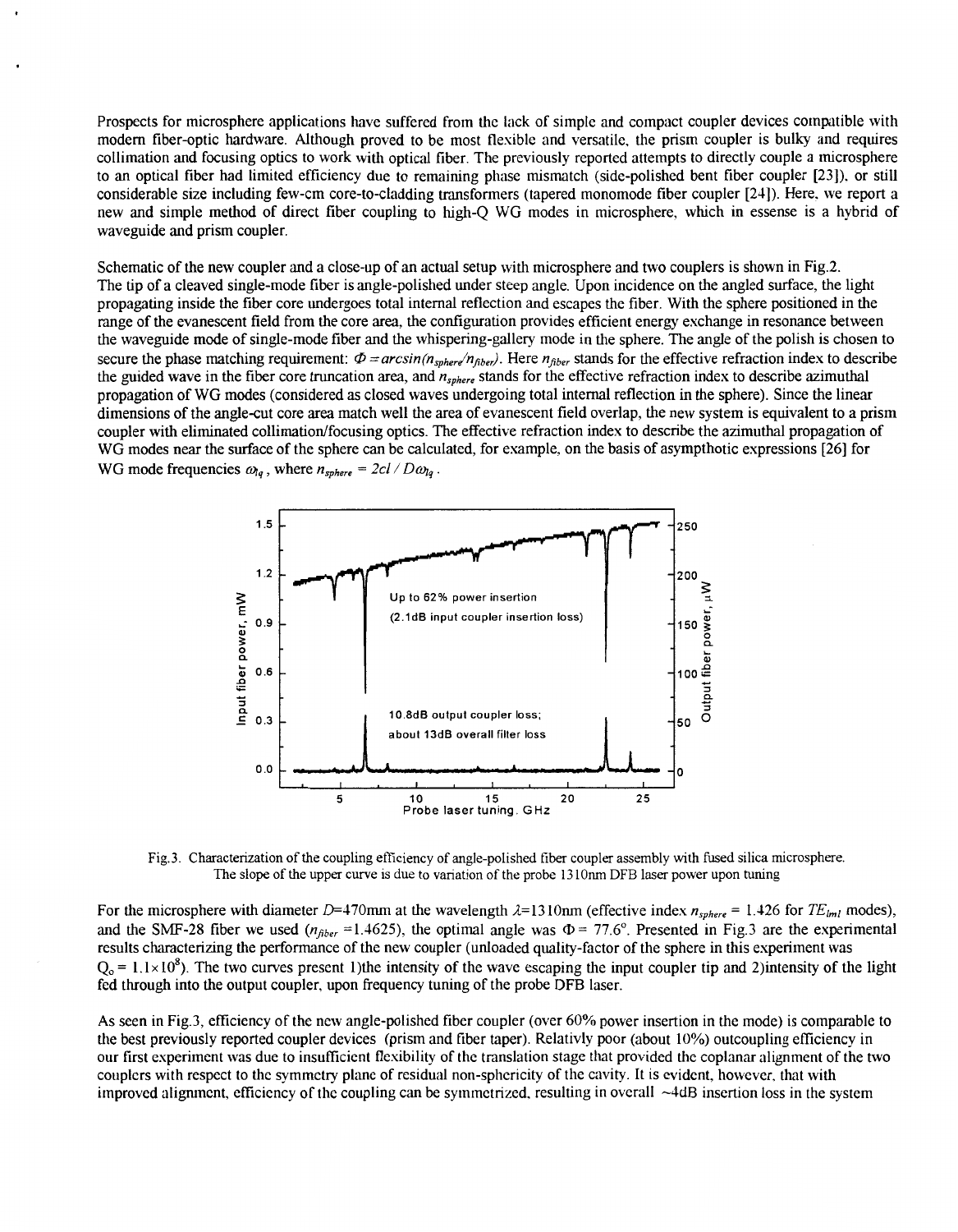considered as narrow-band transmission filter. Further optimization of the coupling (to approach OdB losses - critical coupling - at resonance) may require additional optimization of the index and/or cross section of the fiber core.

#### **4. OPTICAL LOCKING OF DIODE LASERS**

Intrinsic optical feedback mechanism in microspheres (intracavity backscattering) makes possible a simple method [27] for optical freqiency locking in semiconductor lasers. **As** soon **as** a mode-matching input wave is launched into the coupler device, it excites a circular wave corresponding to one of two possible directions of light circulation in the microsphere modes. Due to the predominant residual scattering of light into oppositely-directed WG mode of the same frequency and configuration, if the quality-factor of the sphere is high enough, an intense counter-propagating wave is excited in the coupler



Fig.4. Frequency locking of diode laser to high-Q whispering-gallery microsphere resonator (WGMR): a)schematic of the setup; b)power spectrum of *607MHz* beatnote of two lasers locked to orthogonal-polarization modes in a microsphere. Free-running laser linewidth -ISMHZ, loaded Q of the sphere 5x10' ; dashed line is the lorentzian fit with natural linewidth parameter *72OHz* [27].

and is sent towards the laser. This optical feedback can be easily adjusted by varying the gap between the sphere and the coupler, and easily causes the frequency pulling effect, which locks the laser frequency at the resonance of the microsphere mode. In a tabletop experiment, the dramatic decrease of laser linewidth is demonstarted from about 15MHz in free-running laser,  $\lambda$ =852nm, to under 100kHz, upon frequency locking to a microsphere with the loaded quality-factor Q=5×10<sup>7</sup> (diameter  $D=350\mu m$ ). The laser was coupled to a WG mode in a microsphere using separate collimator lens, focusing lens and a prism for microsphere coupling. The phase of the optical feedback was stabilized by PZT-assisted adjustment of the free-beam path. With two separate diode lasers indpendently locked to orthogonal polarization WG modes in the same microsphere, the beatnote signal was obtained at -6OOMHz and analyzed using the RF specrum analyzer. The beatnote spectrum (Fig.4) contains about 20kHz-wide low-frequency part (originated from phase noise due to incompletely suppressed free-path fluctuations) and high-frequency wings fitting the lorentzian profile with 720Hz natural linewidth.



Fig.5. Possible configurations of compact high-coherence diode lasers using direct laser chip coupling to a microsphere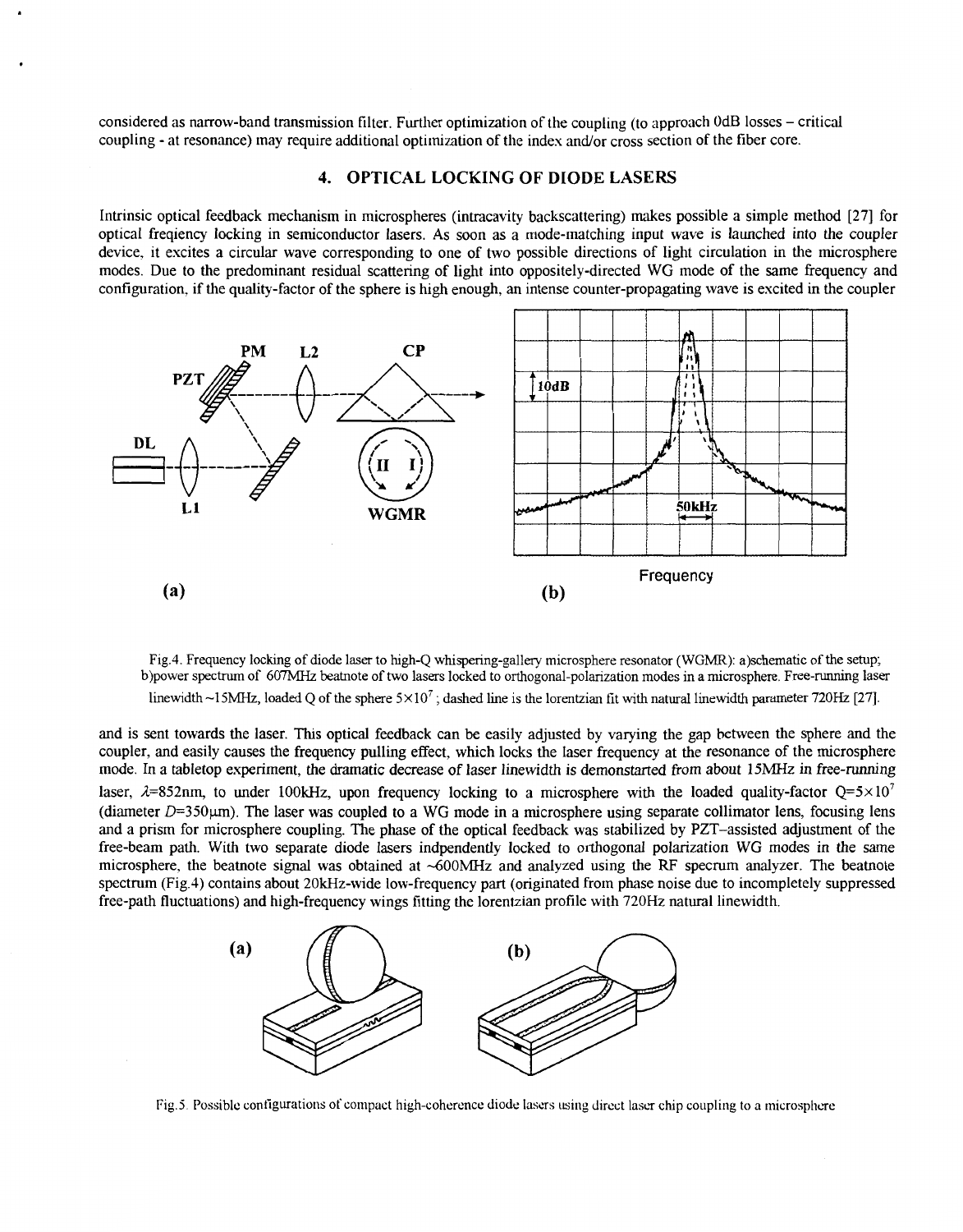In a simpler configuration, the microsphere can be brought immediately next to the laser chip, allowing a very compact and high-coherence optical oscillator as soon as the modified geometry of the laser chip enables efficient direct coupling into the WG modes. Some possible configurations are presented in Fig.5 (reproduced from [27]). Direct coupling from the laser diode into the sphere can be obtained by using a grating imposed on the chip (Fig.5a). V-shaped laser geometry with total internal reflection at the corner (Fig.5b), or simply by angle-cleaving the chip under the angle of synchronism.

.

### **5. OPTOELECTRONIC MICROWAVE OSCILLATOR**

The Opto-Electronic Oscillator (OEO) [ 161 is a novel, high-spectral purity source generating an electrical reference signal at microwave frequency, which is also available as the modulation of the laser light carrier. The oscillation begins in a closed loop of positive feedback formed by an electro-optic modulator, a fiber delay. a high-speed photodetector, a microwave filter and an amplifier. The operating frequency is set at one of the integers of total inverse delay time in the feedback loop; the phase noise is highly suppressed with the increasing energy storage time of the delay, thus requiring long fibers. The OEO exhibits very small phase noise -140dBc/Hz at 10kHz from 10GHz carrier, with 2km-long fiber delays and presents a competitive alternative to crystal-based synthesizers and dielectric-resonator-based oscillators. It also possesses a unique property of a direct photonic output, which is important for stable frequency- and time signal distribution and communication applications. **All** components of the OEO, except the fiber delay, can be produced by microfabrication technologies and may be combined on a single chip.

Microsphere cavities, with their photon storage times in a few-microsecond range (equivalent to about one kilometer propagation length), can serve as a replacement for bulky spools of fiber, opening the path to a truly compact hybrid OEO. Since the mode spacing in microspheres ("small" free spectral range) falls directly into the microwave band, the microspherebased OEO does not require a narrow-band microwave filter and can oscillate at a frequency offset between two modes.

In our preliminary experiments, we have obtained microwave oscillation in the microsphere-based OEO, in two configurations: 1)with external DFB pump laser and 2)with the ring laser including the microsphere and the optical amplifier. The schematic of the two confgurations is presented in Fig.6.



Fig.6. Schematic of microsphere-based optoelectronic oscillators: a)with external pump laser ; b)with ring **laser** containing microsphere and optical amplifier. Not shown are prism couplers and fiber collimation optics.

With external pump laser set on the frequency of one of WG modes, the microsphere acts as a high-selectivity sideband filter. Oscillation **is** obtained if the gain of the microwave amplifier is higher than the total loss in the rest of the loop includng the electro-optical modulator, input and ouput optical couplers to the sphere. and the photodetector. In the ring-laser configuration, optical oscillation is set autonatically at the frequency (frequencies) of WG modes, and the scheme works as a variety of earlier-reported coupled optoelectronic microwave oscillator. COEO [28]. We have tested the latter configuration in two variants: a)with fiber-pigtailed semiconductor optical amplifier and b)with erbium-doped fiber amplifier. In all these configurations. we managed to readily obtain oscillation at few intcgral multiples **(n=1-3)** of the "small" free spectral range of microsphcre (-6GHz in our experiment), limited by the rcsponsc of the photodcctor in **use.**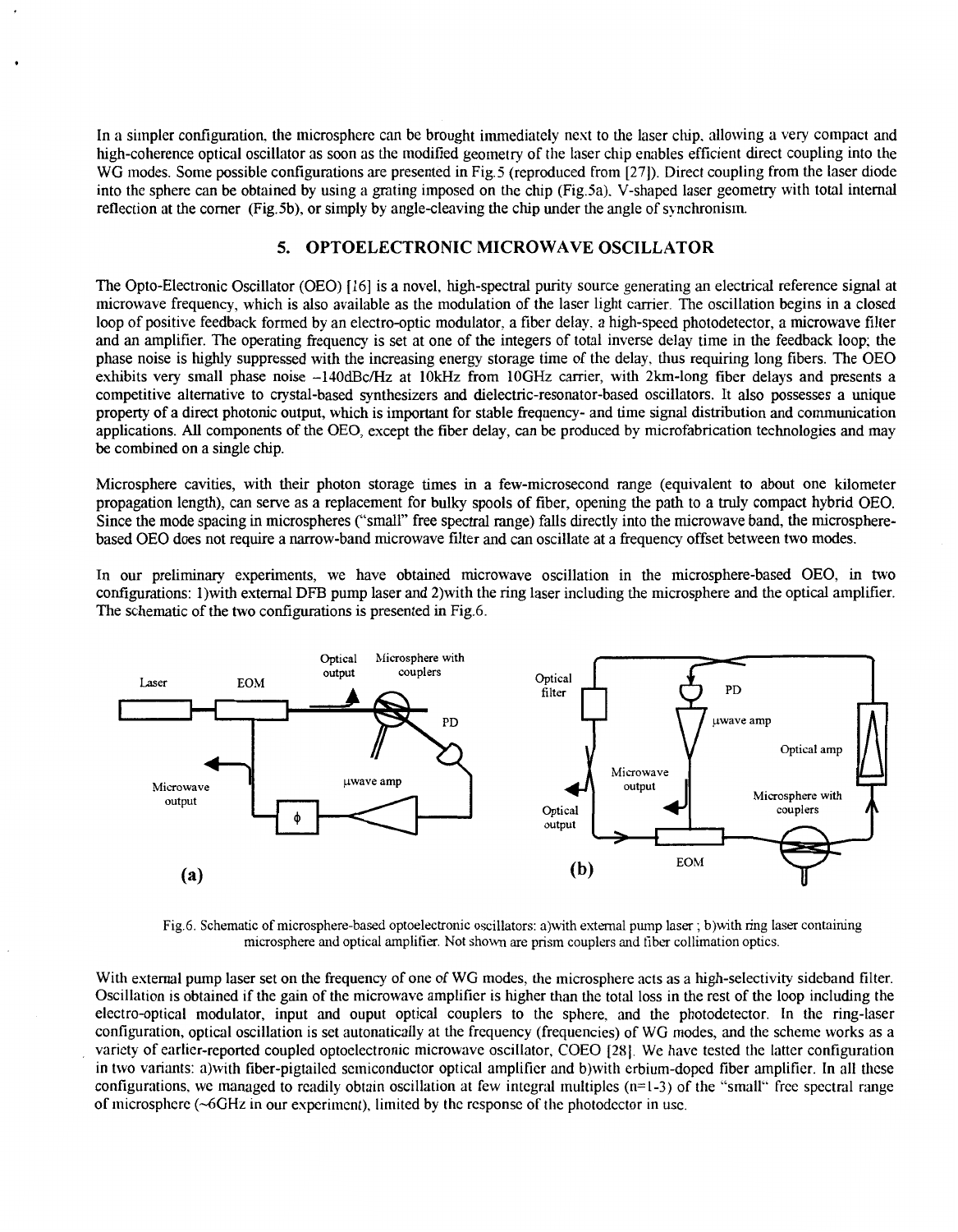Results of preliminruy experiment are illustrated in Fig.7. Fig.7a presents the optical spectrum of the microsphere-based ring laser including the semiconductor optical amplifier (E-Tek LDOA-1300). With the microwave loop open and no optical filter. the spectrum contains several components separated by 0.98nm - "large" free spectral range of the sphere. They correspond to successive principal mode index values *I* in the vicinity of 1,250: sphere diameter in the experiment was  $\sim$ 360 $\mu$ m. With the optical filter in the loop, only one of the "large" FSR spectrum component survives, and stable microwave oscillation can be obtained in the complete microwave loop of COEO.

Presented in Fig. 7b is a typical spectrum of microwave oscillation in a complete COEO with erbium fiber-optic amplifier (Nortel FA-17) and tunable fiber-optic filter (DiCon TE-9-1565).



Fig.7. Optical spectrum of the microsphere based ring laser including semiconductor optical amplifier (a) and microwave oscillation spectrum of the erbium-amplifier based COEO (b). Fused silica microsphere 360µm in diameter, "small" free spectral range

5.98GHz; unloaded quality-factor  $Q=1.2\times10^8$ 

#### **CONCLUSION**

High-Q microsphere cavity with whispering-gallery modes is a promising new component for fiber optics and photonics applications. Experiments on diode laser stabilization using optical feedback from microspheres, and optoelectronic oscillation based on microwave sideband selection by whispering-gallery modes, demonstrate their potential for the realization of ultra-compact narrow-line oscillators in optical and microwave band. The ongoing development of compact and efficient coupling techniques, inluding the reported simple fiber-optic coupler, will facilitate their incorporation with existing fiber optics and planar integrated optics devices.

#### **ACKNOWLEDGEMENTS**

The research described in this paper was carried out by the Jet Propulsion Laboratory, California Institute of Technology, under a contract with the National Aeronautics and Space Administration.

#### **REFERENCES**

- 1. V.B.Braginsky, M.L.Gorodetsky. V.S.Ilchenko, "Quality-factor and nonlinear properties of optical whispering-gallery modes", *Phys. Left.* **A137.** pp.393-6, 1989.
- 2. SSchiller, R.Byer. "High-resolution spectroscopy of whispering-gallery modes in large dielectric spheres", *Opt.Leff.,* 16, pp. 1138-40, **1991.**
- 3. L.Collot, V.Lefèvre-Seguin, M.Brune, J.-M.Raimond, S.Haroche, "Very high-Q whispering-gallery mode resonances observed on fused silica microspheres". *Europhys. Left.* **23(5),** pp.327-33, 1993.